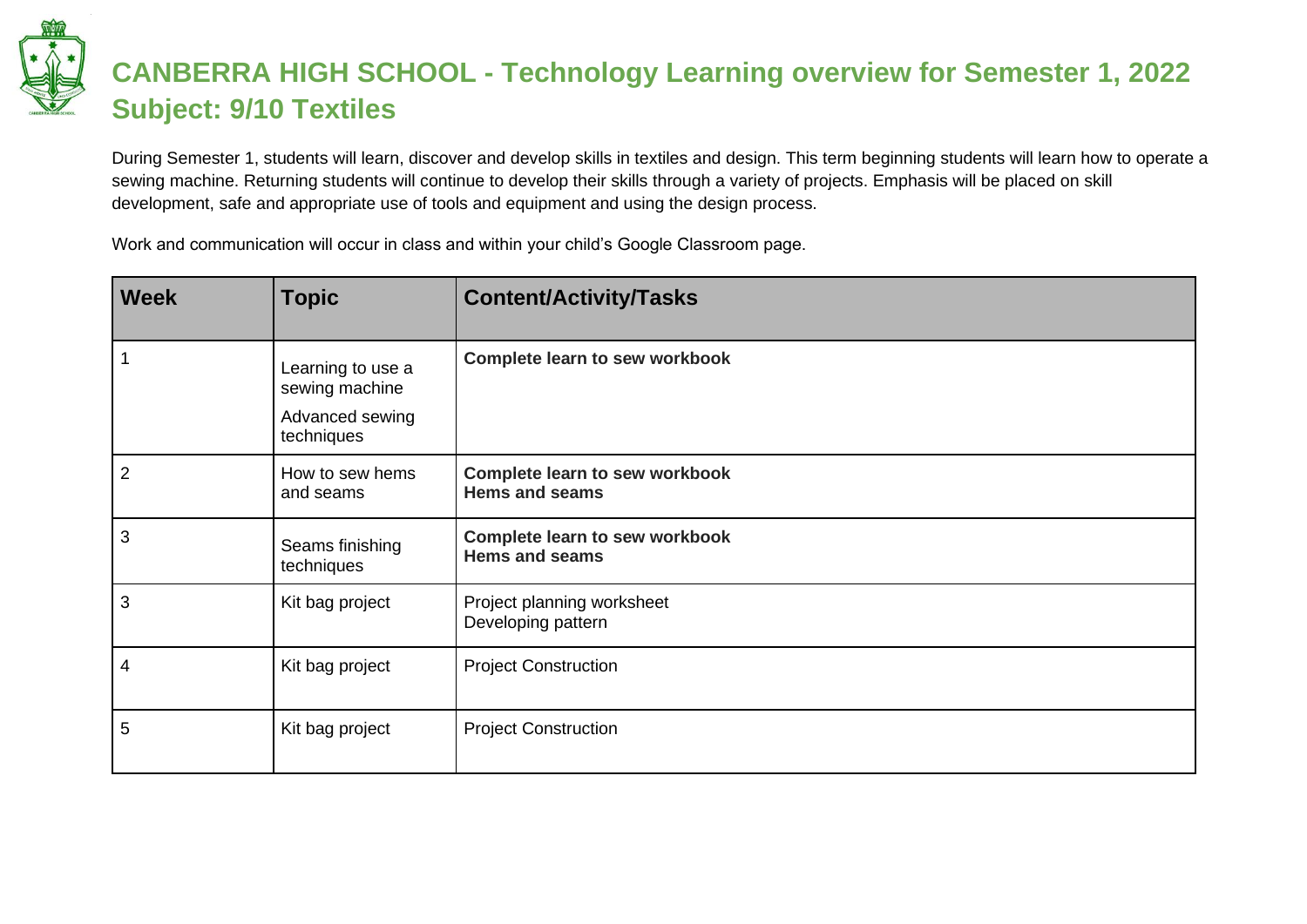

## **CANBERRA HIGH SCHOOL - Technology Learning overview for Semester 1, 2022 Subject: 9/10 Textiles**

| 6 | Kit bag project | <b>Project Evaluation</b>   |
|---|-----------------|-----------------------------|
|   | Hoodie project  | Project planning assignment |
| O | Hoodie project  | Project planning assignment |
| У | Hoodie project  | Project planning assignment |

| 10 | The design cycle       | <b>Hoodie assignment</b>                                                           |
|----|------------------------|------------------------------------------------------------------------------------|
|    |                        |                                                                                    |
| 11 | Hoodie<br>construction | Pattern placement<br>Cutting pattern pieces<br>Hoodie tutorials (google classroom) |
| 12 | Hoodie<br>construction | <b>Embellishment techniques</b><br>Hoodie tutorials (google classroom)             |
| 13 | Hoodie<br>construction | Marsupial pocket<br>Hoodie tutorials (google classroom)                            |
| 14 | Hoodie<br>construction | Side seams and finishing<br>Hoodie tutorials (google classroom)                    |